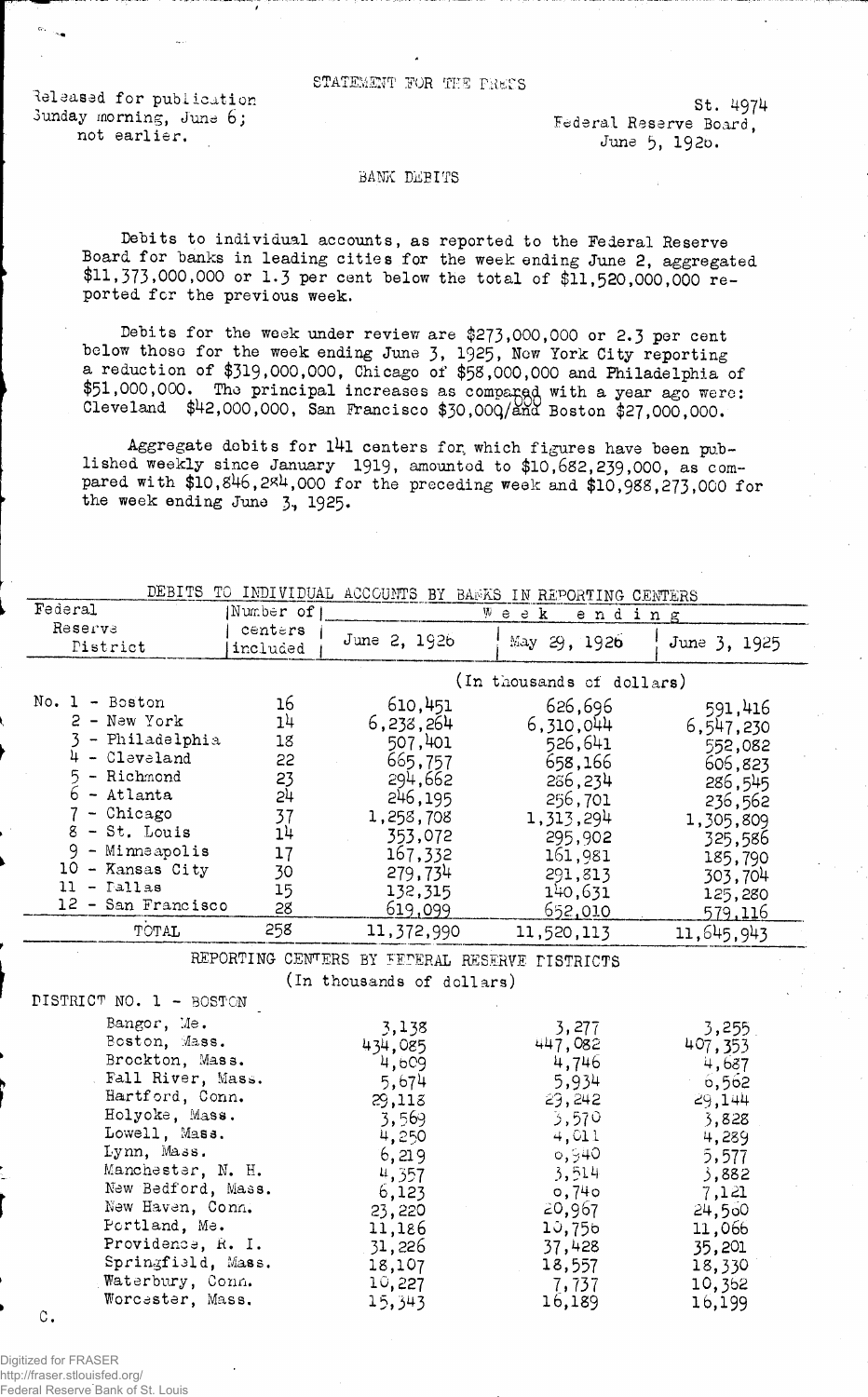DEBITS TO INDIVIDUAL ACCOUNTS BY SANKS IN REPORTING CENTERS St. 4974a

|                                                                                                                                                                                                                                                                                                                                                                                                  | June 2, 1926                                                                                                                                                                                                    | May 26, 1926                                                                                                                                                                                                  | $1 \text{ June } 3, 1925$                                                                                                                                                                                     |
|--------------------------------------------------------------------------------------------------------------------------------------------------------------------------------------------------------------------------------------------------------------------------------------------------------------------------------------------------------------------------------------------------|-----------------------------------------------------------------------------------------------------------------------------------------------------------------------------------------------------------------|---------------------------------------------------------------------------------------------------------------------------------------------------------------------------------------------------------------|---------------------------------------------------------------------------------------------------------------------------------------------------------------------------------------------------------------|
|                                                                                                                                                                                                                                                                                                                                                                                                  |                                                                                                                                                                                                                 | (In thousands of dollars)                                                                                                                                                                                     |                                                                                                                                                                                                               |
| PISTRICT NO. 2 - NEW YORK                                                                                                                                                                                                                                                                                                                                                                        |                                                                                                                                                                                                                 |                                                                                                                                                                                                               |                                                                                                                                                                                                               |
| Albany, N.Y.<br>Binghamton, N. Y.<br>Buffalo, N.Y.<br>Elmira, N. Y.<br>Jamestown, N. Y.<br>Montclair, N. J.<br>Newark, N. J.<br>New York, N. Y.                                                                                                                                                                                                                                                  | 22,242<br>4,410<br>73,601<br>4,247<br>4,402<br>5,466<br>89,370<br>5,902,923                                                                                                                                     | 54,546<br>5,039<br>74,830<br>4,121<br>4,626<br>5,438<br>79,717<br>5,971,232                                                                                                                                   | 23,171<br>4,507<br>78,553<br>4,970<br>4,403<br>5,030<br><b>80,480</b><br>6,222,083                                                                                                                            |
| Northern New Jersey Clearing<br>House Association<br>Passaic, N. J.<br>Poughkeepsie, N.Y.<br>Rochester, N.Y.<br>Stamford, Conn.<br>Syracuse, N.Y.<br>DISTRICT NO. 3 - PHILADELPHIA                                                                                                                                                                                                               | 56,525<br>9,334<br>3,133<br>41,592<br>4,355<br>16,659                                                                                                                                                           | 43,362<br>9,524<br>3,419<br>35,477<br>3,548<br>15,155                                                                                                                                                         | 47,774<br>9,646<br>3,331<br>42,353<br>4,358<br>16,571                                                                                                                                                         |
|                                                                                                                                                                                                                                                                                                                                                                                                  |                                                                                                                                                                                                                 | 7,883                                                                                                                                                                                                         | 7,584                                                                                                                                                                                                         |
| Allentown, Pa.<br>Altoona, Pa.<br>Camden, N. J.<br>Chester, Pa.<br>Harrisburg, Pa.<br>Hazleton, Pa.<br>Johnstown, Pa.<br>Lancaster, Pa.<br>Lebanon, Pa.<br>Norristown, Pa.<br>Philadelphia, Pa.<br>Reading, Pa.<br>Scranton, Pa.<br>Trenton, N. J.<br>Wilkes-Barre, Pa.<br>Williamsport, Pa.<br>Wilmington, Del.<br>York, Pa.                                                                    | 8,137<br>3,661<br>15,376<br>5,089<br>9,469<br>3,398<br>5,114<br>5,710<br>1,652<br>791<br>379,936<br>9,791<br>15,60<br>14,437<br>11,709<br>3,764<br>9,561<br>4,606                                               | 3,442<br>12,786<br>5,724<br>8,0 <sub>ol</sub><br>3,039<br>5,312<br>5,836<br>1,636<br>870<br>400,971<br>11,104<br>18,200<br>14,074<br>10,055<br>4,408<br>6,570<br>4,600                                        | 3,888<br>13,608<br>5,003<br>9,670<br>3,791<br>4,887<br>5,860<br>1,712<br>1,246<br>430,605<br>7,074<br>15,200<br>13,896.<br>11,314<br>3,577<br>8,221<br>4,946                                                  |
| DISTRICT NO. 4 - CLEVELAND                                                                                                                                                                                                                                                                                                                                                                       |                                                                                                                                                                                                                 |                                                                                                                                                                                                               |                                                                                                                                                                                                               |
| Akron, Ohio<br>Butler, Pa.<br>Canton, Ohio<br>Cincinnati, Ohio<br>Claveland, Ohio<br>Columbus, Ohio<br>Connellsville, Pa.<br>Payton, Ohio<br>Erie, Pa.<br>Greensburg, Pa.<br>Homestead, Pa.<br>Lexington, Ky.<br>Lima, Ohio<br>Lorain, Ohio<br>Oil City, Pa.<br>Pittsburgh, Pa.<br>Springfield, Ohio<br>Toledo, Ohio<br>Warren, Ohio<br>Wheeling, W. Va.<br>Youngstown, Ohio<br>Zanesville, Ohio | 22,844<br>2,098<br>9,182<br>77,360<br>203,749<br>33,464<br>1,217<br>17,160<br>$-6,947$<br>4,706<br>1,070<br>3,968<br>3,392<br>1,298<br>2,766<br>191,999<br>4,643<br>45,411<br>2,786<br>9,789<br>16,775<br>3,130 | 22,796<br>2,354<br>10,787<br>76,025<br>146,362<br>34,493<br>1,391<br>18,948<br>7,944<br>4,356<br>1,007<br>4,108<br>3,043<br>1,229<br>3,473<br>233,609<br>5,357<br>49,455<br>2,288<br>9,472<br>16,802<br>2,827 | 17,648<br>2,317<br>10,138<br>73,577<br>161,401<br>32,520<br>1,217<br>15,268<br>7,531<br>4,317<br>1,069<br>4,239<br>3,332<br>1,448<br>2,794<br>190,108<br>5,082<br>43,797<br>2,955<br>9,796<br>13,257<br>2,412 |

*n*U **.** Digitized for FRASER http://fraser.stlouisfed.org/ Federal Reserve Bank of St. Louis

×

 $\epsilon$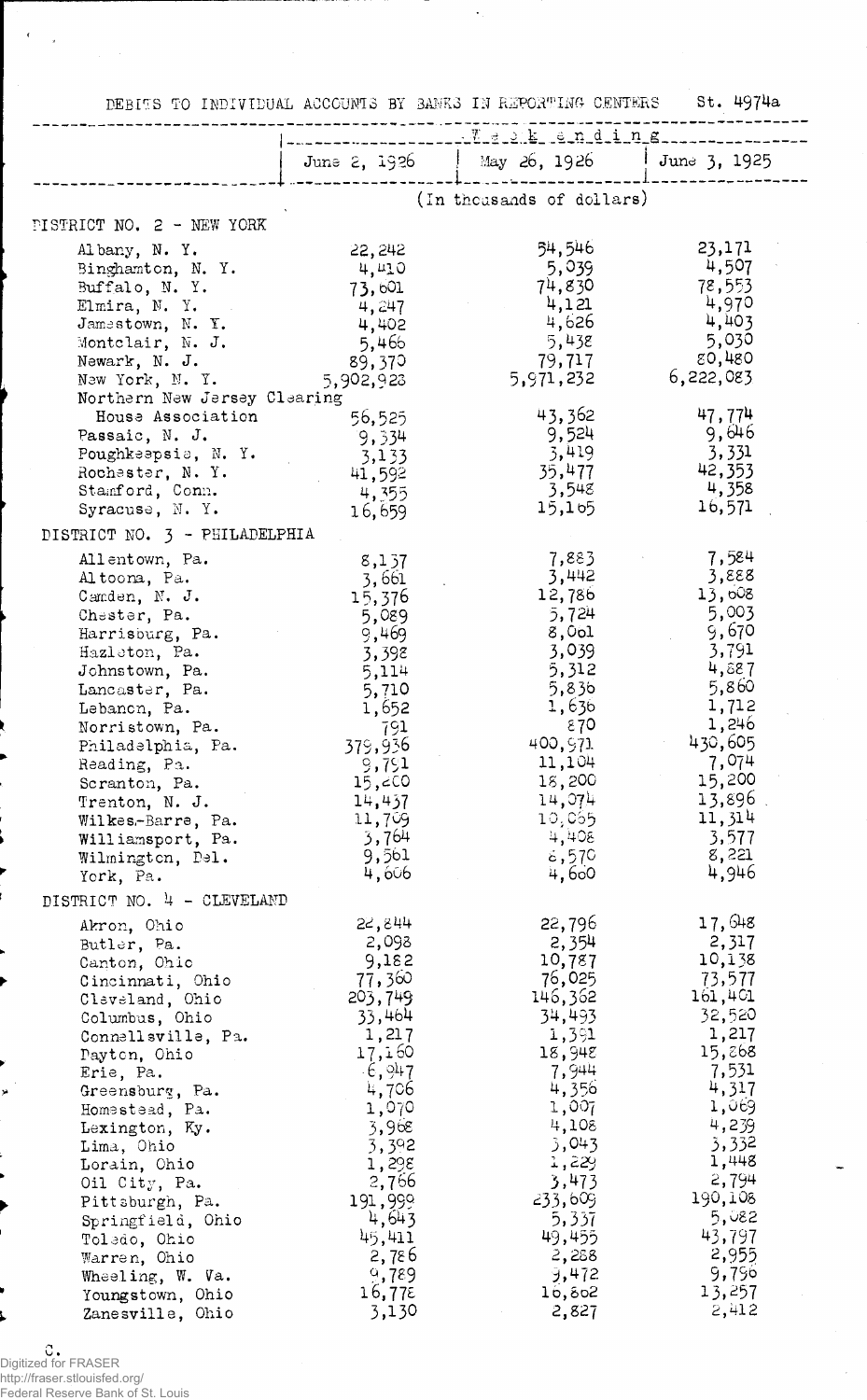DEBITS TO INDIVIDUAL ACCOUNTS BY BANKS IN REPORTING CENTERS St. 4974b

|                                                                                                                                                                                                                                                                                                                                                                                                                                                                       | $\frac{w}{1 - w}$ = $\frac{w}{1 - w}$ = $\frac{1}{2}$ = $\frac{1}{2}$ = $\frac{1}{2}$ = $\frac{1}{2}$ = $\frac{1}{2}$ = $\frac{1}{2}$ = $\frac{1}{2}$ = $\frac{1}{2}$ = $\frac{1}{2}$ = $\frac{1}{2}$ = $\frac{1}{2}$ = $\frac{1}{2}$ = $\frac{1}{2}$ = $\frac{1}{2}$ = $\frac{1}{2}$ = $\frac{1}{2}$ = |                                                                                                                                                                                                                   |                                                                                                                                                                                                                  |
|-----------------------------------------------------------------------------------------------------------------------------------------------------------------------------------------------------------------------------------------------------------------------------------------------------------------------------------------------------------------------------------------------------------------------------------------------------------------------|---------------------------------------------------------------------------------------------------------------------------------------------------------------------------------------------------------------------------------------------------------------------------------------------------------|-------------------------------------------------------------------------------------------------------------------------------------------------------------------------------------------------------------------|------------------------------------------------------------------------------------------------------------------------------------------------------------------------------------------------------------------|
|                                                                                                                                                                                                                                                                                                                                                                                                                                                                       | June 2, 1926                                                                                                                                                                                                                                                                                            | $\frac{1}{26}$ , 1926                                                                                                                                                                                             | June 3, 1925                                                                                                                                                                                                     |
|                                                                                                                                                                                                                                                                                                                                                                                                                                                                       |                                                                                                                                                                                                                                                                                                         | (In thousands of dollars)                                                                                                                                                                                         |                                                                                                                                                                                                                  |
| DISTRICT NO. 5 - RICHMOND                                                                                                                                                                                                                                                                                                                                                                                                                                             |                                                                                                                                                                                                                                                                                                         |                                                                                                                                                                                                                   |                                                                                                                                                                                                                  |
| Asheville, N. C.<br>Baltimore, Md.<br>Charleston, S. C.<br>Charleston, W. Va.<br>Charlotte, N. C.<br>Columbia, S. C.<br>Cumberland, Md.<br>Danville, Va.<br>Durham, N. C.<br>Greensboro, N. C.<br>Greenville, S. C.<br>Hagerstown, Md.<br>Huntington, W. Va.<br>Lynchburg, Va.<br>Newport News, Va.<br>Norfolk, Va.<br>Raleigh, N. C.<br>Richmond, Va.<br>Roanoke, Va.<br>. Spartanburg, S. C.<br>Washington, D. C.<br>Wilmington, N. C.<br>Winston-Salem, N. C.      | 10,708<br>94,440<br>6,144<br>8,224<br>10,498<br>3,867<br>1,819<br>1,966<br>5,849<br>5,150<br>4,105<br>2,051<br>5,258<br>4,252<br>2,268<br>16,641<br>4,919<br>28,963<br>6,605<br>2,958<br>$-55,541$<br>5,065<br>7,371                                                                                    | 8,450<br>91,344<br>6,348<br>8,178<br>10,704<br>4,058<br>1,867<br>1,807<br>5,462<br>5,522<br>3,550<br>2,112<br>5,645<br>4,472<br>1,862<br>16,810<br>4,200<br>26,783<br>6, 263<br>2,978<br>54,105<br>4,997<br>8,711 | 6,864<br>99,305<br>5,672<br>7,604<br>11,092<br>4,380<br>1,908<br>1,713<br>6,304<br>4,245<br>4,039<br>1,978<br>6,474<br>3,655<br>1,754<br>13,980<br>5,911<br>25,299<br>6,836<br>2,346<br>53,755<br>4,265<br>7,166 |
| DISTRICT NO. 6 - ATLANTA<br>Albany, Ga.<br>Atlanta, Ga.<br>Augusta, Ga.<br>Birmingham, Ala.<br>Brunswick, Ga.<br>Chattanooga, Tenn.<br>Columbus, Ga.<br>Dothan, Ala.<br>Elberton, Ga.<br>Jackson, Miss.<br>Jacksonville, Fla.<br>Knoxville, Tenn.<br>Macon, Ga.<br>Meridian, Miss.<br>Mobile, Ala.<br>Montgomery, Ala.<br>Nashville, Tenn.<br>Newnan, Ga.<br>New Orleans, La.<br>Pensacola, Fla.<br>Savannah, Ga.<br>Tampa, Fla.<br>Valdosta, Ga.<br>Vicksburg, Miss. | 995<br>33,550<br>5,275<br>33,720<br>749<br>10,152<br>2,679<br>665<br>180<br>3,770<br>22,568<br>6,973<br>4,406<br>2,968<br>7,166<br>5,299<br>16, Q15<br>392<br>58,791<br>1,901<br>10,229<br>14,627<br>1,299<br>1,826                                                                                     | 983<br>35,694<br>5,379<br>30,120<br>666<br>9,246<br>2,480<br>645<br>144<br>3,647<br>25,832<br>6,962<br>4,744<br>3,856<br>7,545<br>5,687<br>16,169<br>332<br>65,902<br>1,642<br>9,796<br>16,779<br>1,209<br>1,242  | 910<br>28,136<br>4,297<br>24,782<br>757<br>8,502<br>2,838<br>797<br>215<br>3,168<br>17,024<br>6,019<br>4,363<br>2,737<br>6,621<br>4,244<br>15,391<br>399<br>75,299<br>1,744<br>10,302<br>15,683<br>929<br>1,405  |

 $\ddot{\phantom{0}}$ 

 $\mathtt{C}$  .

 $\bullet$ 

⋗

ó

<sup>1</sup> 2

5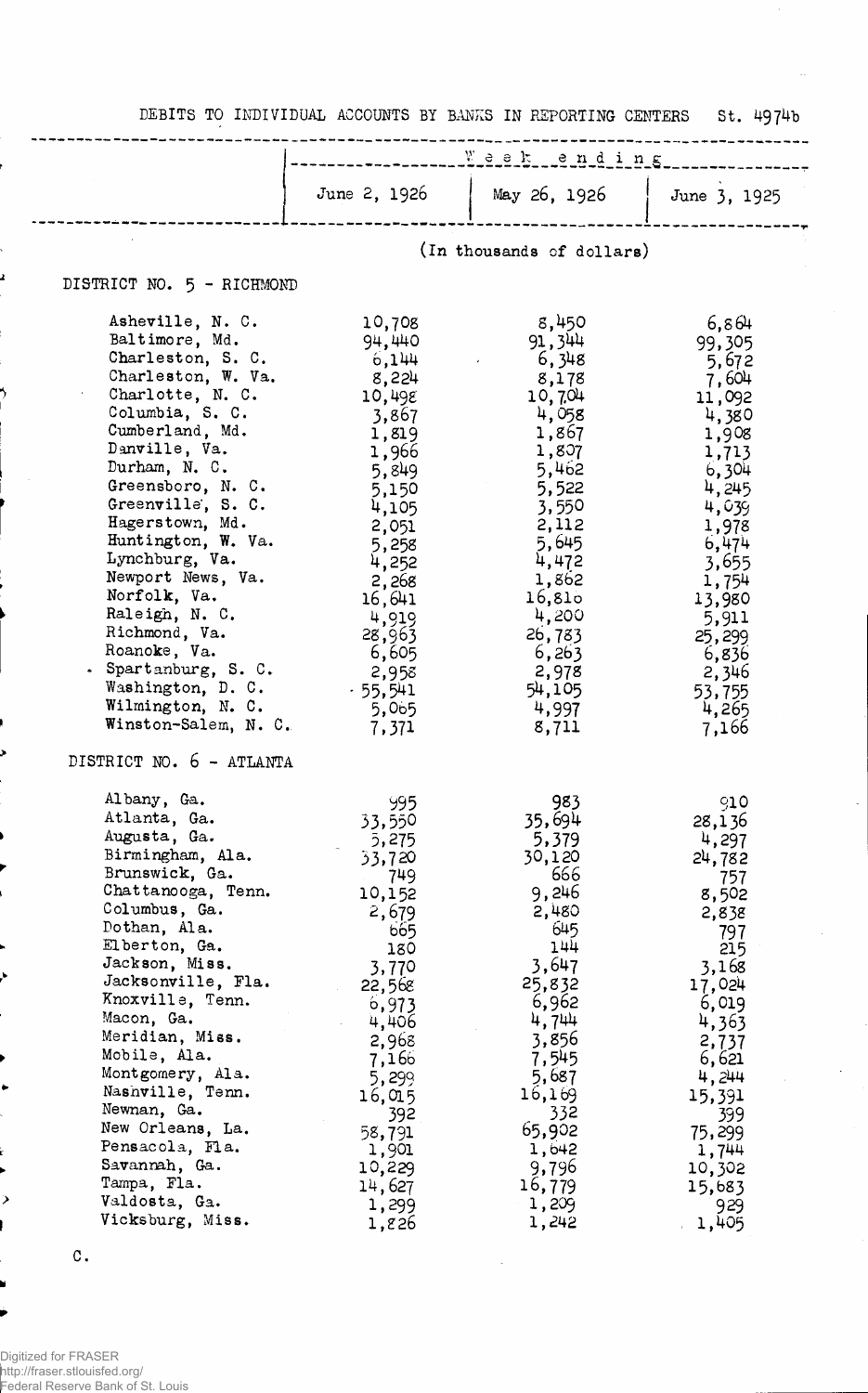DEBITS TO INDIVIDUAL ACCOUNTS BY BANKS IN REPORTING CENTERS St. 4974c

|                                    | Weekending       |                             |                  |
|------------------------------------|------------------|-----------------------------|------------------|
|                                    |                  | May 26, 1926   June 3, 1925 |                  |
|                                    | June 2, $1926$   |                             |                  |
|                                    |                  | (In thousands of dollars)   |                  |
| DISTRICT NO. 7 - CHICAGO           |                  |                             |                  |
| Adrian, Mich.<br>Aurora, Ill.      | 1,021<br>3,767   | 1,127<br>4,098              | 1,062<br>3,752   |
| Bay City, Mich.                    | 2,707            | 3,137                       | 2,783            |
| Bloomington, Ill.                  | 3,009            | 2,762                       | 2,933            |
| Cedar Rapids, Iowa                 | 9,332            | 8,549                       | 9,641            |
| Champaign, Ill.                    | 1,804            | 1,802                       | 2,197            |
| Chicago, Ill.                      | 784,734          | 747,174                     | 843,138          |
| Danville, Ill.                     | 3,251            | 3,209                       | 3,431            |
| Davenport, Iowa                    | 7,481            | 6,175                       | 6,635            |
| Pecatur, Ill.                      | 4,630            | 4,843                       | 4,807<br>13,888  |
| Des Moines, I cwa                  | 15,234           | 18,268<br>245,199           | 173,415          |
| Detroit, Mich.                     | 174,775<br>3,353 | 3,119                       | 3,325            |
| Dubuque, Icwa<br>Flint, Mich.      | 7,082            | 8,238                       | 6,630            |
| Fort Wayne, Ind.                   | 8,745            | 9,721                       | 9,592            |
| Gary, Ind.                         | 4,549            | 6,927                       | 3,805            |
| Grand Rapids, Mich.                | 18,214           | 22,567                      | 17,945           |
| Green Bay, Wis.                    | 2,633            | 2,601                       | 2,720            |
| Hammond, Ind.                      | 4,000            | 6,660                       | 3,470            |
| Indianapolis, Ind.                 | 38,845           | 39,578                      | 32,400           |
| Jackson, Mich.                     | 4,785            | 4,805                       | 4,706            |
| Kalamazoo, Mich.                   | 5,475            | 5,438                       | 4,846            |
| .Lansing, Mich.                    | 6,900            | 8,700                       | 7,573<br>2,699   |
| Mason City, Iowa                   | 2,400            | 2,100<br>66,711             | 61,788           |
| Milwaukee, Wis.                    | 65,683<br>2,063  | 2,088                       | 1,797            |
| Moline, Ill.<br>Muscatine, Iowa    | 1,219            | 1,238                       | 901              |
| Oshkosh, Wis.                      | 3,200            | 2,600                       | 2,700            |
| Peoria, Ill.                       | 10,259           | 9,865                       | 11,099           |
| Rockford, Ill.                     | 6,890            | 7,530                       | 6,639            |
| Saginaw, Mich.                     | 4,553            | 5,778                       | 4,532            |
| Sheboygan, Wis.                    | 3,342            | 4,385                       | 3,402            |
| Sioux City, Iowa                   | 17,189           | 17,654                      | 17,961           |
| South Bend, Ind.                   | 9,543            | 10,478                      | 10,796           |
| Springfield, Ill.                  | 7,940<br>4,080   | 7,721                       | 8,197<br>4,739   |
| Terre Haute, Ind.                  | 4,021            | 6,121<br>4,328              | 3,809            |
| Waterloo, Iowa                     |                  |                             |                  |
| DISTRICT NO. 2 - ST. LOUIS         |                  |                             |                  |
| East St. Louis and Nat'l.          |                  |                             | 8,885            |
| Stock Yards, Ill.                  | 11,488           | 11,976<br>2,704             | 2,770            |
| Eldorado, Ark.<br>Evansville, Ind. | 2,624<br>8,068   | 9,781                       | 8,237            |
| Fort Smith, Ark.                   | 2,450            | 2,791                       | 2,661            |
| Greenville, Miss.                  | 831              | 908                         | 592              |
| Helena, Ark.                       | 654              | 826                         | 698              |
| Little Rock, Ark.                  | 15,043           | 16,531                      | 12,781           |
| Louisville, Ky.                    | 42,142           | 45,547                      | 39,825           |
| Memphis, Tenn.                     | 33,716           | 29,035                      | 25,229           |
| Owensboro, Ky.                     | 993              | 1,004                       | 1,076            |
| Quincy, Ill.                       | 2,082            | 3,016                       | 2,697            |
| St. Louis, Mo.                     | 227,900          | 166,740<br>1,110            | 215,400<br>1,080 |
| Sedalia, Mo.                       | 1,132            | 3,873                       | 3,655            |
| Springfield, Mo.                   | 3,949            |                             |                  |

 $\bar{z}$ 

 $\hat{\boldsymbol{\lambda}}$ 

c.

 $\rightarrow$ 

 $\bullet$ 

 $\sim$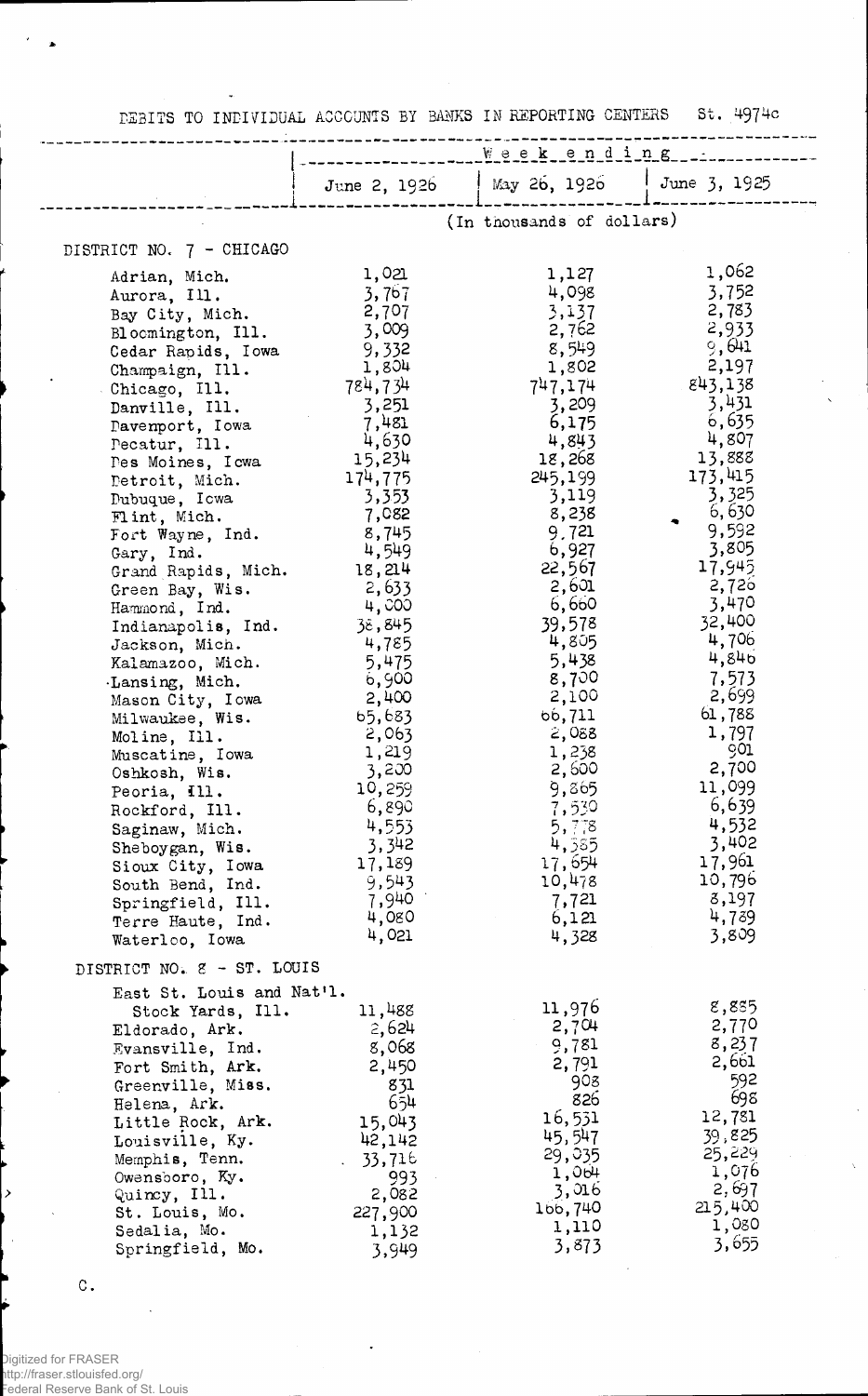|                                                                                                                                                                                                                                                                                                                                                                                                                                                                                                                       | Week ending                                                                                                                                                                                                                             |                                                                                                                                                                                                                                  |                                                                                                                                                                                                                                    |
|-----------------------------------------------------------------------------------------------------------------------------------------------------------------------------------------------------------------------------------------------------------------------------------------------------------------------------------------------------------------------------------------------------------------------------------------------------------------------------------------------------------------------|-----------------------------------------------------------------------------------------------------------------------------------------------------------------------------------------------------------------------------------------|----------------------------------------------------------------------------------------------------------------------------------------------------------------------------------------------------------------------------------|------------------------------------------------------------------------------------------------------------------------------------------------------------------------------------------------------------------------------------|
|                                                                                                                                                                                                                                                                                                                                                                                                                                                                                                                       | June 2, 1926                                                                                                                                                                                                                            | $\frac{1}{1}$ May 26, 1926                                                                                                                                                                                                       | June 3, 1925                                                                                                                                                                                                                       |
|                                                                                                                                                                                                                                                                                                                                                                                                                                                                                                                       |                                                                                                                                                                                                                                         | (In thousands of dollars)                                                                                                                                                                                                        |                                                                                                                                                                                                                                    |
| DISTRICT NO. 9 - MINNEAPOLIS                                                                                                                                                                                                                                                                                                                                                                                                                                                                                          |                                                                                                                                                                                                                                         |                                                                                                                                                                                                                                  |                                                                                                                                                                                                                                    |
| Aberdeen, S. D.<br>Billings, Mont.<br>Dickinson, N. D.<br>Duluth, Minn.<br>Fargo, N. D.<br>Grand Forks, N. D.<br>Helena, Mont.<br>Jamestown, N. P.<br>La Crosse, Wis.<br>Minneapolis, Minn.<br>Minot, N. D.<br>Red Wing, Minn.<br>St. Paul, Minn.<br>Sioux Falls, S. D.<br>South St. Paul, Minn.<br>Superior, Wis.<br>Winona, Minn.                                                                                                                                                                                   | 1,277<br>1,446<br>325<br>24,877<br>3,221<br>1,847<br>1,582<br>- 496<br>2,583<br>79,583<br>1,369<br>677<br>33,031<br>3,846<br>8,310<br>1,832<br>1,030                                                                                    | 1,439<br>1,384<br>-342<br>18,698<br>3,119<br>1,755<br>1,534<br>542<br>2,425<br>80,928<br>1,313<br>544<br>32,534<br>4,195<br>8,365<br>1,754<br>1,110                                                                              | 1,269<br>1,540<br>423<br>32,819<br>3,011<br>1,392<br>1,801<br>-361<br>2,369<br>89,516<br>1,182<br>775<br>35,659<br>3,652<br>7,231<br>1,701<br>1,089                                                                                |
| DISTRICT NO. 10 - KANSAS CITY                                                                                                                                                                                                                                                                                                                                                                                                                                                                                         |                                                                                                                                                                                                                                         |                                                                                                                                                                                                                                  |                                                                                                                                                                                                                                    |
| Albuquerque, N. M.<br>Atchison, Kans.<br>Bartlesville, Okla.<br>Casper, Wyo.<br>Cheyenne, Wyo.<br>Colorado Springs, Colo.<br>Denver, Colo.<br>Enid, Okla.<br>Fremont, Neb.<br>Grand Junction, Colo.<br>Guthrie, Okla.<br>Hutchison, Kans.<br>Independence, Kans.<br>Joplin, Mo.<br>Kansas City, Kans.<br>Kansas City, Mo.<br>Lawrence, Kans.<br>Lincoln, Neb.<br>McAlester, Okla.<br>Muskogee, Okla.<br>Oklahoma City, Okla.<br>Okmulgee, Okla.<br>Omaha, Neb.<br>Parsons, Kans.<br>Pittsburg, Kans.<br>Pueblo, Colo. | 2,097<br>1,347<br>3,955<br>2,562<br>1,131<br>3,056<br>36,104<br>3,053<br>734<br><b>G30</b><br>664<br>2,405<br>2,801<br>3,080<br>4,385<br>78,925<br>1,099<br>7,148<br>965<br>2,412<br>18,832<br>2,735<br>42,390<br>773<br>1,016<br>3,838 | 2,130<br>1,272<br>3,955<br>2,558<br>1,210<br>2,842<br>38,763<br>3,066<br>762<br>745<br>611<br>2,331<br>2,020<br>3,475<br>4,393<br>79,347<br>1,023<br>7,290<br>806<br>2,001<br>21,514<br>2,955<br>46,631<br>635<br>1,500<br>3,393 | 2,199<br>1,550<br>7,201<br>3,219<br>1,645<br>4,427<br>46,062<br>3,392<br>833<br>655<br>561<br>2,879<br>2,333<br>3,404<br>4,419<br>82,627 .<br>1,139<br>7,338<br>860<br>2,488<br>18,791<br>1,740<br>46,115<br>700<br>1,478<br>4,397 |
| St. Joseph, Mo.<br>Topeka, Kans.<br>Tulsa, Okla.<br>Wichita, Kans.                                                                                                                                                                                                                                                                                                                                                                                                                                                    | 16,144<br>2,861<br>25,963<br>6,575                                                                                                                                                                                                      | 12,780<br>3,217<br>29,114<br>9,464                                                                                                                                                                                               | 14,591<br>3,377<br>22,425<br>10,809                                                                                                                                                                                                |

DEBITS TO INPIVIDUAL ACCOUNTS BY BANKS IN REPORTING CENTERS St.4974d

C.